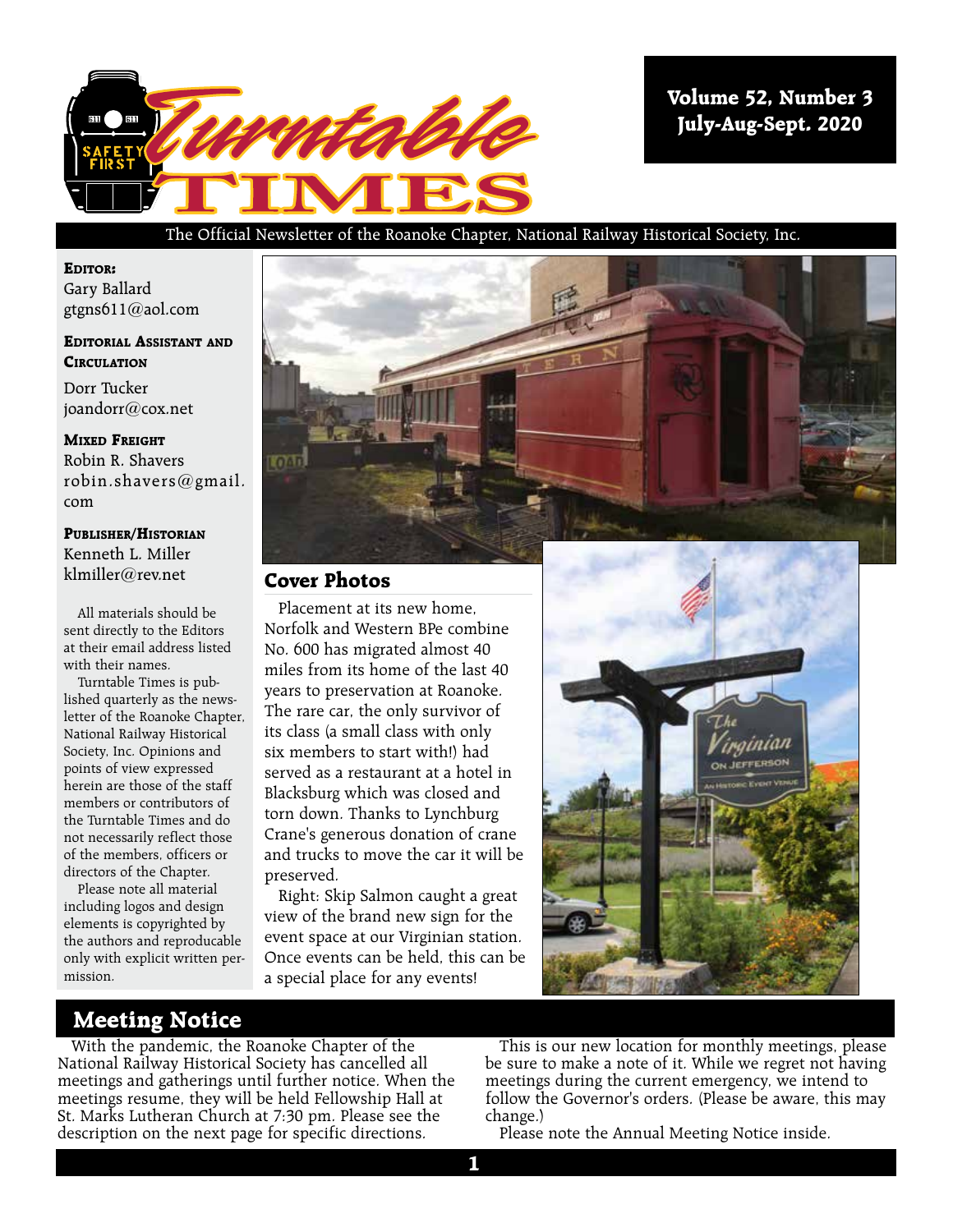# **From The Head End**

## **Cards and Flowers**

If you know of a Chapter Member who is sick, lost a loved one or has a new birth in the family, please contact Delta Helmer Pelgram. Delta is responsible for Chapter cards and flowers and can be reached at membership.rcnrhs@gmail.com or 703-627-7847.

## **Deadline for Turntable Times**

The deadline for the next issue of Turntable Times is Friday, November 6, 2020. Please send articles, information and exchange newsletters to: Editor Turntable Times, P.O. Box 13222, Roanoke, VA, 24032. All parties sending newsletters to the Roanoke Chapter via email should send them to Gary Ballard gtgns611@aol.com, Dorr Tucker at joandorr@cox.net and Ken Miller at klmiller@rev.net

## **Meeting Cancellation Policy**

Any Chapter meeting will be considered cancelled if any of the following conditions are due to weather: Roanoke City Schools are closed on the day of or for the day after the meeting, or Virginia Western night classes are cancelled for the night of a meeting. Obviously, we have cancelled all meetings until further notice due to the pandemic. We hold Board Meetings via Zoom and will go to in-person meetings as soon as it is safe to do so.

## **New Chapter Meeting Location and Time**

Effective with the January 16th, 2020, monthly<br>Roanoke Chapter meeting, we will have a new location and starting time for all our regular meetings. Of course, all meetings are cancelled until further notice due to the pandemic. We publish directions for the purpose of making people aware.

We will be meeting at St Mark's Lutheran Church, 1008 Franklin Road, SW, at the corner of Highland Avenue in Old Southwest, Roanoke 24016. There is NO parking on Franklin Road; instead turn east onto Highland and enter and park in the lot off Highland directly behind the church.

Enter the church through the doors down the steps below the overhanging breezeway. This is technically the rear of the church, but is the most convenient and closest to the parking.

When inside proceed to the elevator on the right (about 15 feet) and go down to level 1 and follow the NRHS signs into the meeting room.

The church doors will be locked 10 minutes after the starting time so please be on time. Should you know that you will be late, please arrange in advance to con-

tact a member already in the church when you arrive so that someone can meet you at the door to let you in. Thank you for your cooperation in this.

## **Chapter Cards and Flowers**

If you know of a Chapter Member who is sick, lost a loved one or has a new birth in the family, please contact me, Delta Helmer Pelgrim. I am responsible for Chapter cards and flowers and can be reached at membership.rcnrhs@gmail.com or 703-627-7847.

I need people to sign up for food for the meetings. we have June covered. If no one signs up everyone will just go hungry. Reimbursement is available if you are concerned about the cost.

#### **Sick List**

Nothing has been reported as of this time

## **Emergency Notification Phone Numbers**

You may use these phone numbers to report emergencies or other conditions affecting railroad operations, including trespassers, vandalism, fires, defective equipment, etc. If at a railroad/highway grade crossing try to provide the unique crossing number/DOT number posted nearby, usually on a small blue sign.

|  |  | Norfolk Southern 800-453-2530 |
|--|--|-------------------------------|
|  |  |                               |
|  |  |                               |

## **2020 Chapter Directors -**

| Delta Helmer Pelgrim  Treasurer                                                                      |
|------------------------------------------------------------------------------------------------------|
| David Foster  National Representative                                                                |
|                                                                                                      |
|                                                                                                      |
| Richard Shell Director                                                                               |
|                                                                                                      |
| 그 사람들은 그 사람들은 그 사람들을 만들고 있다. 그 사람들은 그 사람들은 그 사람들은 그 사람들을 만들고 있다. 그 사람들은 그 사람들은 그 사람들은 그 사람들을 만들고 있다. |

Our Chapter Board meets at least once a month, usually the first Tuesday; contact a board member to find the date and location. Board meetings are open to the membership. Please note, in-person Board meetings have been discontinued as per the Governor's order through October. The board has met virtually via Zoom the past few months, and anticipates continuing that for the time being. The Board will take up business as necessary via email or telephone until then. Please remember to Stay home, stay safe!

## **Membership**

Delta Helmer Pelgrim As of August 15, 2020, we have 162 members and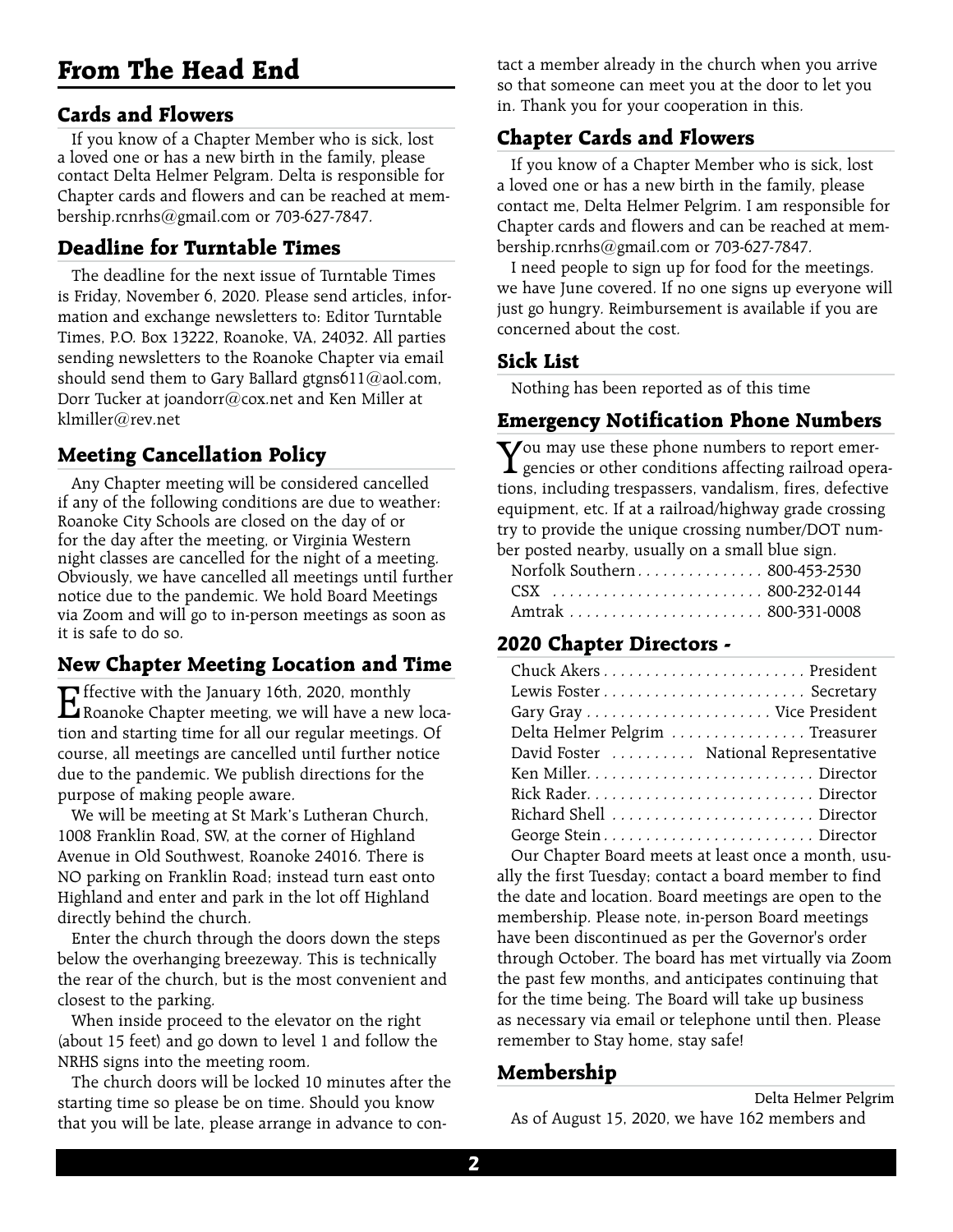everyone has been registered with National who paid me. All membership rosters were e-mailed or mailed to all members. If you did not receive your roster, please let me know. Membership forms for 2021 should be coming out in October.

If you have any questions please do not hesitate to contact me – membership.rcnrhs@gmail.com.

#### **Treasurers Report**

Delta Helmer Pelgrim

Please continue to sign up/use your Kroger and Amazon.com community support. We have received over \$2500 in money from these organizations this year. Also if you work for a company that does matching donations please consider making a donation that can be matched.

A great big thank you to my faithful auditors, Paul and George. Also thank you to Rick who has been ensuring that I receive the bills on time.

I am always available to provide information and our financial statements. Feel free to send me e-mails at treasurer.rcrhs@gmail.com

## **Notice of Annual Meeting**

As everyone knows, we are in the midst of a pan-<br>demic and many things have to change as a result. At its meeting on September 1, 2020, the Board acted as per the By-Laws, Article 2, Section 4: Annual and Special Meetings of Members. The Annual Meeting of the Members of the Corporation shall be held on the third Thursday in November of each year, unless a resolution from the Board of Directors shall provide for an alternate time, for the purpose of electing Directors and for advising and making recommendations to the Directors on matters of policy and management and for the transaction of such other business as may come before the meeting. Since indoor options for the meeting are limited, the board acted as follows:

Due to the COVID19, the Board had passed the following resolution:

The Annual Meeting of the Roanoke Chapter of the National Railway Historical Society will be virtually held on Saturday, October 10, 2020 with a rain date of October 17, 2020. The meeting will begin at 2:00 pm. The meeting will be held in the breezeway of the Virginian station, masks and social distancing are required. The only business to be undertaken at the meeting is the election of directors as follows.

The members who's terms expire are:

Lewis Foster Ken Miller Rick Rader Richard Shell

Nominations will be accepted from the floor at the Annual Meeting, please be sure you have that person's consent before making a nomination.

The Roanoke Chapter is soliciting nominees for Directors to be voted on at the November Annual Meeting. There are four (4) positions to be voted on. Please consider putting your name in nomination. Please consider helping out. You may contact a member of the nominating committee - headed by Andy MacArthur and Gary Gray. Instructions for Absentee Ballot: This year we will elect four (4) directors by secret ballot. Any member in good standing may vote by absentee ballot.

Please Note: if you are interested in running, or know of another Chapter member who is, please contact the nominating committee promptly.

If there are no more candidates than positions, a motion to elect by acclaim will be accepted.

To vote by absentee ballot, one must:

1 - Request an absentee ballot from the Secretary or a member of the nominating committee. You will receive (a) one ballot; (b) one "ballot" envelope; and (c) one mailing envelope.

2 - Mark the ballot (vote for not more than four (4) directors. If more than four (4) votes are cast, the ballot will be discarded).

3 - Place the ballot in the "ballot" envelope and seal. Do not put your name on the ballot or "ballot" envelope.

4 - Place "ballot" envelope in the mailing envelope. Write your name and return address on the envelope and mail to;

> Roanoke Chapter, NRHS P.O. Box 13222 Roanoke, VA 24032-1322

or the envelope may be hand delivered to the Secretary anytime before the election at the annual meeting. The ballot must be in the Post Office box prior to October 10, 2020.

Please note, this meeting is strictly a business meeting only, no refreshments or program is planned.

## **Time To Remember Our Friends**

It is sad to report the loss of two people with connections to the Roanoke Chapter. During the month of August, we lost Carol Jensen's sister, Katherine Paschal. Katherine was from Greensboro, North Carolina. Some of us may remember Katherine from working on the Independence Limited to Detroit in 1984.

Our member Jeff Sanders and his wife Susan, lost Susan's mother, Irene Leonard after a recent illness in August.

May we keep our friends in our thoughts during this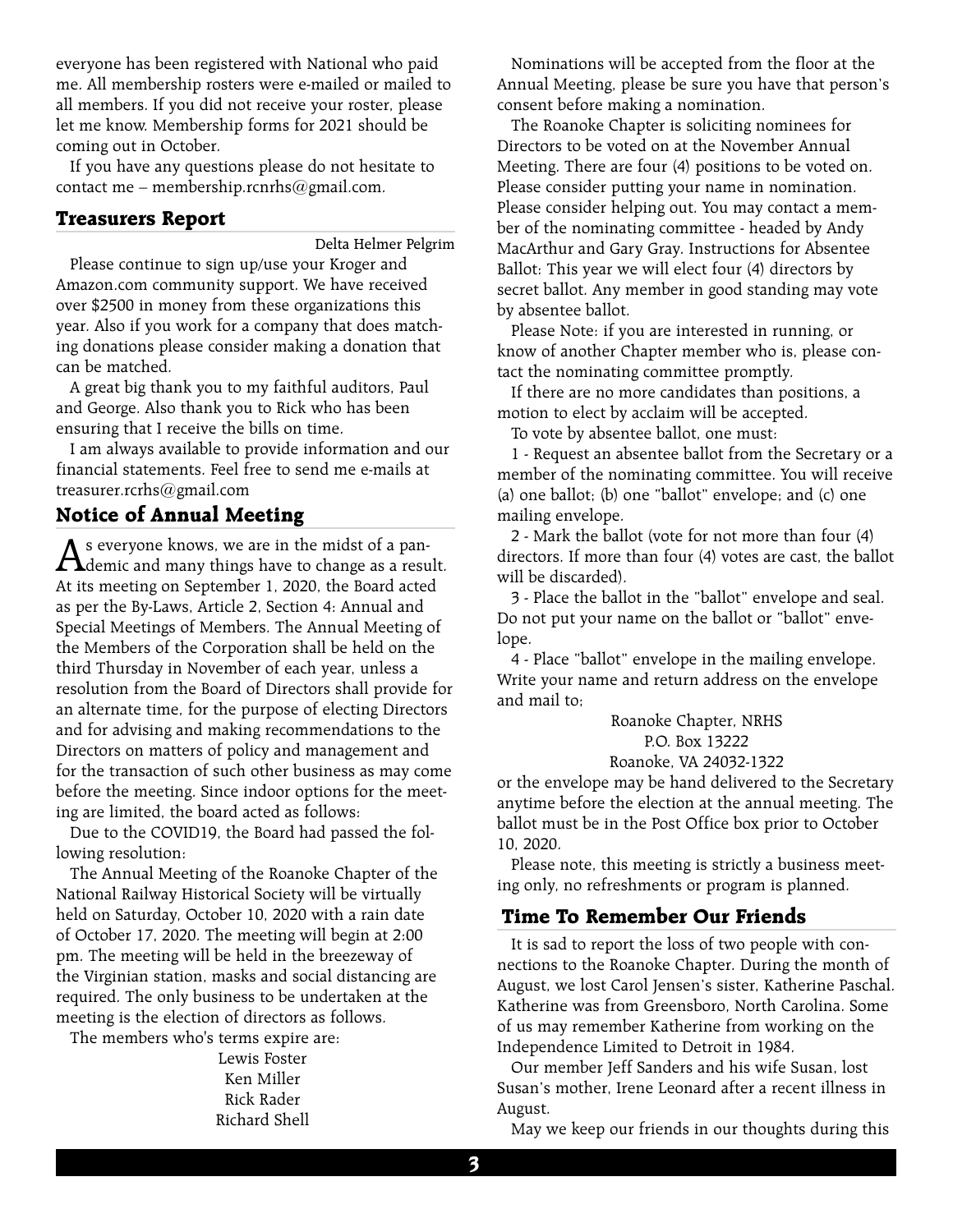time. If you know of a Chapter Member who is sick, lost a loved one or has a new birth in the family, please contact Delta Helmer Pelgram. Delta is responsible for Chapter cards and flowers and can be reached at membership.rcnrhs@gmail.com or 703-627-7847.

#### **Mixed Freight**

By Mr. Robin R. Shavers

They're really serious. Not long after Norfolk Southern announced reduced use and humping of freight cars at its Linwood, North Carolina, Yard back in early spring, the electric power was turned off.

Many of us lament the departure of visiting N&W Y6B No. 2156 this past June 10th. Folks, that was a FAST FIVE YEARS. It only seemed like a few months ago when it arrived. I wish I had known when it was to depart Roanoke. I did not find out til a few hours after it departed the Virginia Museum of Transportation grounds.

A lot of us are elated about the rebirth of The East Broad Top Railroad. For the record, their olive green caboose No. 28 turns 100 years old this year.

Ya know folks, sometimes it takes years and even decades to find out or discover the truth about something. Back in the years, there was a Southern Railway northbound freight that operated thru my hometown of Danville, Virginia. To those who paid any attention to trains at all, they referred to that train as The Bean Man. One very hot Sunday afternoon in the 1950s, just south of the Virginia-North Carolina border within the little community of Pelham, The Bean Man experienced a spectacular derailment. I have yet to find out The Bean Man's symbol, AKA train number. What made the derailment so bad was that on that day there was a block of loaded stock cars as in pigs and hogs. It was indeed an awful sight and sound according to local newspapers. In that pre-era of animal concern, the authorities shot the badly injured and residents were allowed to take home and consume what they wanted. My dad and his family who resided in nearby Stokesland along the tracks of the Danville & Western, AKA Dick & Willy, ate HIGH ON THE HOG for many weeks. Now folks, here is the fact that I found out after many years about the beans in The Bean Man. A major daily commodity aboard that freight train were boxcar loads of soybeans. I always thought the beans were every day consumer household beans such as Lucks, Campbells and Van Camps. NOPE. Soybeans, and I found this out back in the fall while reading an article within the pages of a TIES magazine from the Southern Railway Historical Association. To this day, I think about that derailment when I drive thru that area via the old U.S. 29.

I am not ashamed to admit it. I did not adhere to the governor's stay at home order. But despite this, there was one personal interest that I was not able to pursue. That would be my second greatest interest behind railroading, going out listening to live music everywhere. Railfaning period went on as usual but of course organized scheduled events were cancelled by the dozens. I did spend a three day Memorial Day weekend within Roanoke and Christiansburg. To save cash and see more trains, I car camped almost beneath that pedestrian bridge that connects The Hotel Roanoke with Roanoke's Market Square. With nearby restaurants for take out meals and facilities and comfortable temperatures, I was one content individual who logged 50 train movements. Oh yeah, in the community of Cumberland about an hours drive west of Richmond on U.S. 60, gas was just \$1.05 for three weekends straight before it shot to \$1.15.

Nights with no live music were spent doing my own personal Yadkins. Revisit my Yadkin Rails article for the first quarter Turntable Times a few months ago. However, my personal Yadkins included viewing prints and enlargements as well as railroad scrapbooks and my VHS railroad tape collection. TALK ABOUT MEMORIES. I viewed subject matter I have not seen in decades. As I viewed colored prints and newspaper clippings, I was constantly asking myself the following question: Has it really been that long ago since this or that happened? Holy Toledo, this past April marked three years since I last rode aboard a 611 powered excursion. It was a round trip Roanoke to Walton trip.

I have and have viewed a lotta tapes featuring Roanoke Chapter excursions. I became happy and saddened as I viewed the footage. Happy to view such happy moments and saddened to see the smiles and waves of Roanoke Chapter members as they performed their excursion duties many years ago while they were alive. So many have passed on. This also includes the paid professional railroaders that made those excursions possible. I often think of the day that Grace Helmer alerted me of the just arrived to the chapter's concession car brand new 1218 number plate belt buckles back in 1987 on that engines's second excursion for the chapter to Lynchburg from Roanoke. It was also great seeing subject matter along the right of way that is no more in today's railroad world such as ole school signals, pole lines, shanties, depots and clean rolling stock, just to mention a few.

## **Last Call For The Station Agent**

by Gary Ballard  $\mathbf A$ s the editor of this newsletter, a member of this diffine chapter of the NRHS and a retired trainman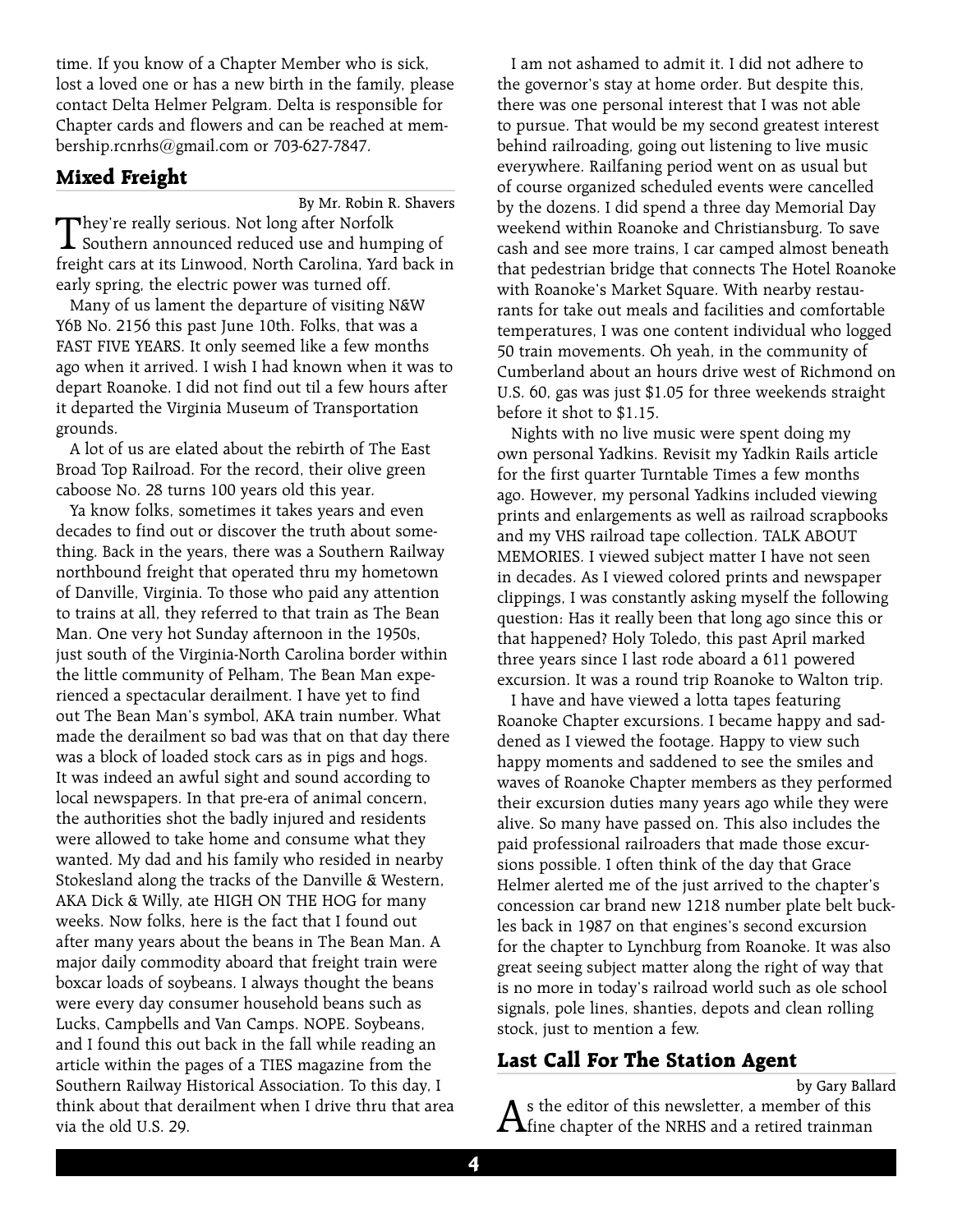

for Amtrak, I can easily relate to the story of the retirement of a long time Amtrak employee and station agent at the Kemper Street Station in Lynchburg . As reported on July 28th, 2020 in the local paper, "The News & Advance", Mr. Garland Harper retired that previous Friday. Garland wrapped up 45 years of trusty proud service on the railroad. He reportedly was a familiar face at the Kemper Street station since 1975.

I marvel at that achievement due in part at knowing how one starts at any post offered by Amtrak when you first hire on. Whether it be onboard services such as lead attendant in the dinning car on the Capital Limited and The Cardinal for myself in my first year in Washington, DC. or just about any position dealing with the trains or station services. You take moving around resulting in being "bumped" by someone with more seniority and take what's left, usually the Extra Board, which meant sleeping by your phone and jumping into action with a two hour call. While I do not know how Garland's first years went in those regards, his great story of nearly half a century at Amtrak reflects many years nonetheless at the Lynchburg station since 1975.

Garland told the local paper, "I'll miss it. Once railroading gets in your blood it's hard to get out." He was known for being helpful. Think about what he said and sit back and replay the memories we all have of that station. How many of us remember the NRHS Convention Special going to Asheville, North Carolina from Alexandria, Virginia on July 18, 1989? The 1218 steam locomotive was added to the 611 powered train



at Kemper Street station for the rest of the run to Salisbury that evening. The station had a dark exterior appearance back then. Mr. Harper's years at the station go back to that time as well.

When I moved to Roanoke in 1990, talk of restoring the station was highly envisioned, though it was slow to get things beyond that stage. Then came the fire inside the structure that apparently was started by a few vagrants staying inside. Luckily, the fire did not get out of control, but it started a wave of getting some form of restoration to the station. I recall Norris Deyerle (no stranger to the Roanoke and Blue Ridge Chapters) coming to our meetings and describing to us the new push to get the station into a much better shape both structurally and to the eye. That was a long time ago, but today the Kemper Street station is a showcase. And Garland Harper was there through it all.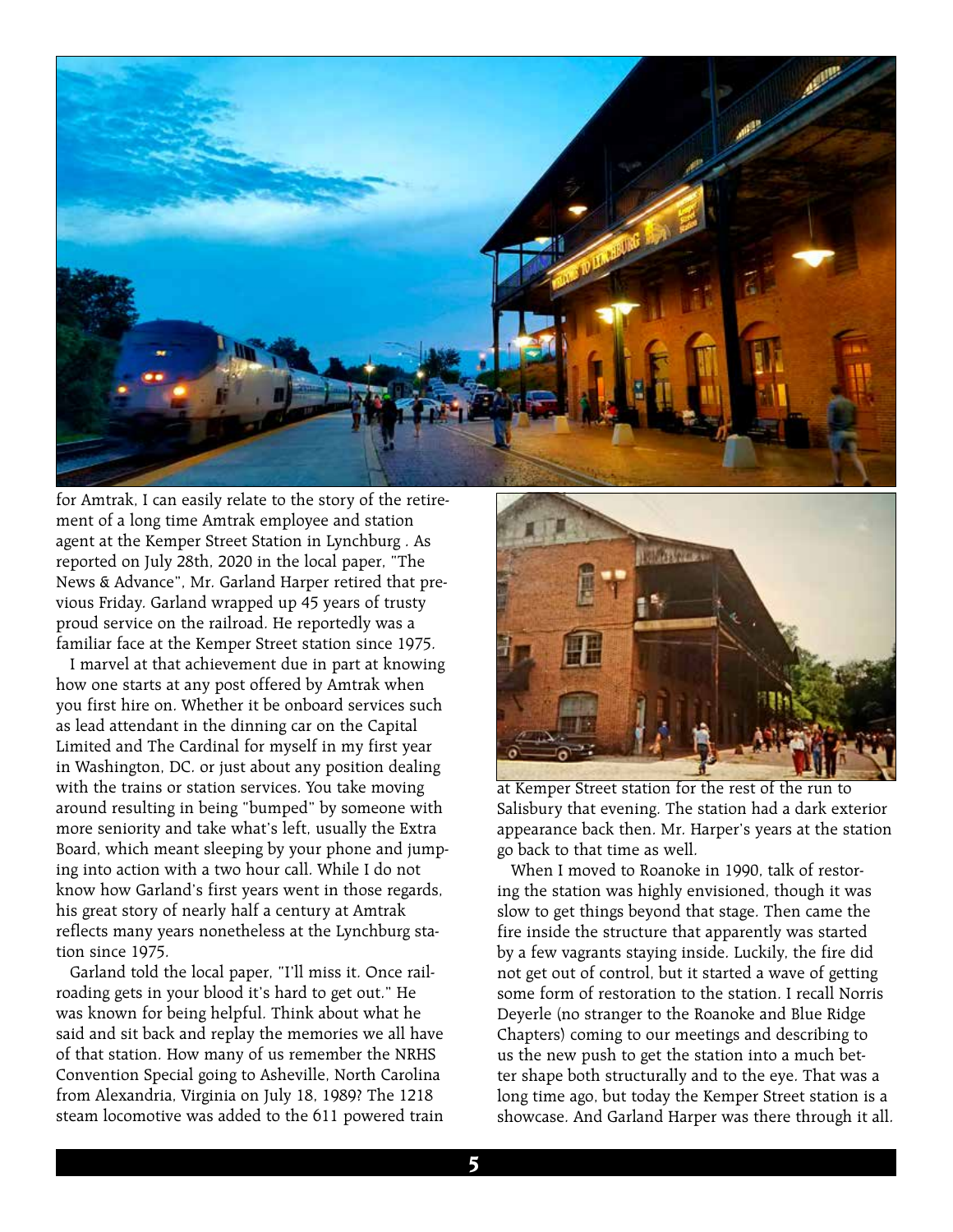There was a time when there was only one Amtrak train that called at Lynchburg, the Crescent. No matter if you were going south or north, the time of arrival in Lynchburg was either late at night or around the time the roosters started their ritual in the morning. It was all we had then. Today, we have an Amtrak Regional train making stops in The Hill City on its way to Roanoke, but that train had early beginnings as it only went as far as Lynchburg for years. We all remember looking at that train and saying to ourselves, "One day it will go to Roanoke". And one more thing to mention about the success of this station. You will hear many Amtrak employees telling you that the overwhelming success of the new Regional train to Norfolk helped to pay the way for additional train service at Lynchburg and we can tie Garland Harper into that mix.

Garland was known for providing extra service to those passengers who needed it through all the years we have mentioned. He helped passengers with their luggage before he left for the evening, directed folks to the nearby bus before the bus service became a fixture at the station such as it is today. He was known to find safe shelter for unhoused individuals. All of this going on at this great former Southern Railway station. Garland even extended his courteous ways to me on more than one Amtrak trip where I used to wait for the Amtrak Bus to take me to The Star City. That is one more success story about this station and of the station agent there. It is a known fact that the Amtrak motor coach service from Lynchburg to Roanoke paved the way to have trains running that route today. Garland's way of taking care of his passengers certainly is part of that success.

Railroading gets into your blood. I have always said this is not a job that you answered to in a want-ad in the newspaper. You got to want to do this type of work and from the first day, you have a ton of stuff to learn and you are glad you made the decision to apply for the job. Thanks to Garland Harper for 45 years of great dedicated service at Amtrak!

#### **Hawaiian Rail News**

by Gary Ballard

This story is paraphrased from the original articles<br>by Jeff Livingston, Historian of the Hawaiian Railway Society, and by their editor Janet Lorimer, concerning some blue GE built locomotives they had years ago. This story of the GE locomotives includes some interesting Hawaiian railroad history that has ties to the Civil War back on the mainland.

The American Civil War (1861-1865) was a boom to the sugar trade in Hawaii largely due to the northern states being cut off from sugar production from

Louisiana and other southern states. Not to be starved of sugar, the northern states directed their quest of it to the plantations of Hawaii. The Civil War lasted four years, but the market was already established. The demand was there. By 1866, there were twelve large plantations in operation on Maui, eight on Hawaii, six on Oahu and four on Kauai. Sugar exports soon accounted for half of the business just from the plants operating on Maui alone.

Transporting the product to the port for export had to be reliable and such to endure the rigors of the countryside. Early trials of shipping by boat from the plant to local seaports was time consuming and the lack of a suitable all weather port did not help. Shipping around the world would be by ship. Moving the sugar on land by rail became the mode of transport. The first common carrier in Hawaii was the Kahului and Wailuku Railroad. It began operations on Maui on July 21, 1879. It later became the Kahului Railroad. Just in time, as the sugar production was now in high gear. In 1880, Hawaii Island was the largest sugar producing island overtaking the output from Maui with 24 plantations versus 13 on Maui.

Although there was high interest by the Government in railroad construction on Hawaii Island, it fell to the private sector during this new period of moving sugar by rail. In just a few years, 1881 – 1883, the Hawaiian Railroad Company was the new common carrier as overseen by the Hon. Samuel G. Wilder and Associates. The tracks did not directly connect with the plantations. Inbound and outbound freight was delivered to the various stations along the line for shipment.

Sugar continued to be a commodity in high demand. Expansion on the railroad was in the planning stages. Within three years, Mr. Wilder went stateside to seek financial assistance from investors. With no success, he traveled to London to finance the railroad. With no investors biting at his offer, he returned to Hawaii and the expansion plans were abandoned. The Hawaiian Railroad Company was renamed the Hawaiian Railway Company in 1896. The sugar industry was still very busy, but the railroad lost the man who tried to obtain additional funds to allow it to expand. Mr. Wilder died in July of 1888. The railroad was sold to the sugar plantations it served in 1900.

This is but one chapter in the amazing history of Hawaiian railroading. Another railroad, The Oahu Railway and Land Company (the OR&L) was founded by Mr. Benjamin Dillingham in 1889. Benjamin had no idea he would become a railroad man in his early years. He arrived in Honolulu as a sailor in 1865. The old saying "break a leg" did not serve him well as he fell from a horse and broke his leg. Dillingham was now con-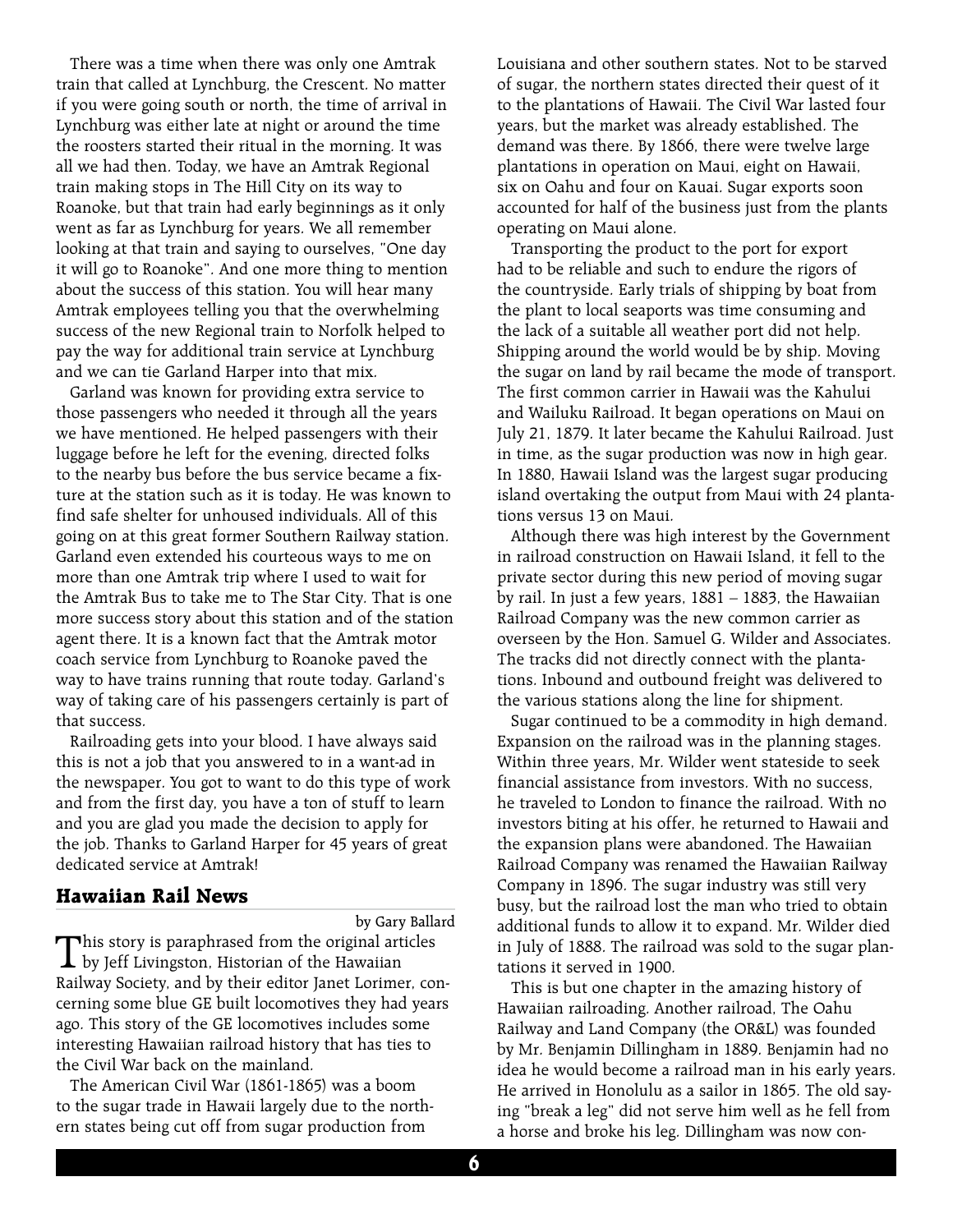

fined to recuperate in Hawaii and eventually decided to stay there and make the island his residence. Benjamin had a keen business sense about him and now with his home in Hawaii he became very wealthy with a good reputation in the Honolulu community.

Benjamin was interested in development plans and soon learned that a lack of water and available transportation in the Ewa Plain made the all-day horse drawn wagon trip undesirable. A railroad was needed, and his plans quickly came together. He leased land from James Campbell and started two sugar cane plantations. Following the sugar trade blueprint of others, Benjamin obtained a charter for establishing a railroad in 1888. Ground was broken in March of 1889 with a goal of 12 miles of rail. The OR&L celebrated opening day on November 16, 1889. Free train rides were offered to 4,000 curiosity seekers who came to see the new railroad.

The railroad tied into the Ewa Plantation Company owned by Benjamin. Freight and passenger business flourished on his railroad. Mr. Dillingham built a hotel by 1897 at Haleiwa on the north shore where his line now connected to the rugged Oahu territory of Ka'ena Point. By 1892, the line was extended to 18.5 miles. As proof to his keen sense of business, his railroad hauled more than sugar. It carried mail, parcels, general freight, passengers and garbage from the city of Honolulu. The OR&L served the military bases of Pearl Harbor, Hickman Field and Barber's Point Naval Air Station. Benjamin built a new passenger terminal for Honolulu in 1926.

Fast forward the clock to the time of World War II, his railroad suffered heavy use and wear. The equipment, as in almost every railroad in the nation at this time, was beaten and worn. As history tells us in many instances after the war, business dropped off. People had other choices of getting around prior to the war



Left photo by Robert Ramsey, right photo by Anthony Williams

and eventually the line's passenger operation was closed. The years of 1945 – 46 were struggling times for his railroad. Servicemen were still being carried to the bases, though things on the accountant's books were going downhill. The final moment for the line came during the Aleutian Islands earthquake and tsunami on April 1, 1946. A wall of sea water 55 feet high sealed the fate of the railroad. The line operated a final excursion on December 31, 1947 behind steam locomotive No. 70 for invited guests. Counting all the time since day one, the railroad was finished after a 58-year run. The OR&L replaced its operation with trucks. The railroad's Honolulu Harbor Branch was renamed the Oahu Railway and operated until December 31, 1971.

The story of the two GE built locomotives goes back to October 1943. GE 47T diesels 15 and 19 were delivered to the railroad in early 1944. Originally in battleship gray with dark lettering, I have obtained information from Wikipedia that states these units came from the Navy. This would make sense due to the Naval operations on the islands and the fact that this railroad did a substantial business with the Navy bases there, though I've not been able to confirm this with the Hawaiian Railway Society. Soon after delivery, they were repainted dark blue and silver. Hawaiian Railway Society member Robert A. Ramsey was a fireman for the railroad for three summers beginning in 1950. Mr. Ramsey was known to have taken several photos of the units and are now part of the HRS collection. Both locomotives were repainted yellow and green around 1965.

Today, the remaining track of the branch line is owned by the State of Hawaii and the HRS is the official caretaker. In the wake of the current pandemic, public excursions have returned as of June 20, 2020. Trips are held on weekends. The operation is following CDC guidelines. Reservations are required, however if a passenger who made a reservation doesn't show up for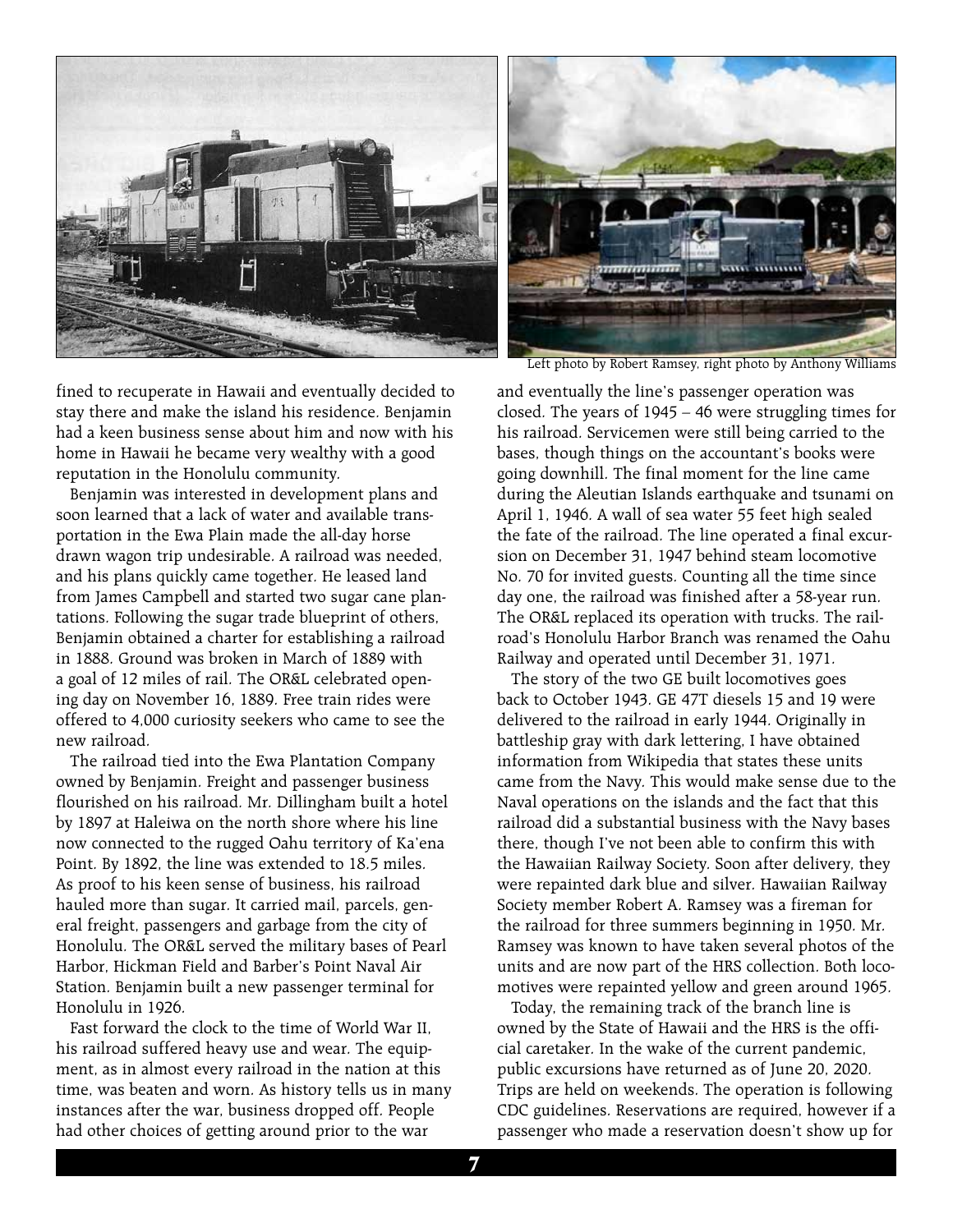the ride, a drop-in may be able to get onboard. Steve Vendt, Operations Manager, says the train usually holds 180 to 200 passengers, now they carry on average about 50 passengers due in part to social distancing guidelines. Trips run 90 minutes each day. The ice cream stop is closed largely because the Ko'Olina Resort it is in, is completely shut down. Steve reports the gift shop is open and is doing better than first expected. During the week, track work is ongoing keeping the track gang busy. The Hawaiian Railway Society provides me with their newsletter and I want to thank them for delivery to my mailbox which allows me to share this bit of history and current news to you from the "Land Where Palm Trees Sway," which is a line from an old Bing Crosby Christmas song. And that is another story!

#### **Norfolk & Western 600**

By Lewis Foster

On September 2nd, the Chapter accomplished a long-standing preservation goal. For the past 40 years, the car body of Norfolk & Western BPe class combine No. 600 has been part of a hotel restaurant in Blacksburg, VA. This is the only remaining combine

of this class (only six BPd cars to begin with!) and one of only three N&W combines known to still exist. The 600 was a short (70 foot) car used primarily in branch line service mixed freights.

Early this year members of the mechanical committee learned that the hotel in Blacksburg had closed and the lot was going to be redeveloped. We contacted the demolition contractor who was clearing the property and arranged for the donation of the car body to the Chapter. Removal and transportation to the Chapter's yard at 9th street would have represented a significant expense, were it not for the generosity of Lynchburg Crane. They arranged to donate the services of a heavy lift crane as well as a pair of tractor-trailers to move the car.

When the 600 was originally placed at the hotel, the center sill and trucks were removed from underneath and the car body was cut in half in order to make moving it easier. Once it had been placed at the hotel the two halves were joined by welding a filler panel over the gap. Over several work sessions this spring, the 2x4 and drywall interior that had been added inside the car was removed, the two halves were separated by cutting the filler panel, bracing was welded inside the doorways and across the interior, and the poured concrete floor was cut and removed in several places so that lifting beams could be inserted underneath.

On Wednesday, September 2nd, several members of the Chapter met the crew from Lynchburg Crane at the site of the old hotel at 9:30 am. It took about an hour and a half to deploy the crane with the full counterweight, outriggers, and lifting cables since the weight of both sections of the car was unknown. The baggage end of the car (19,000 lbs) was loaded by noon and the passenger end (18,000 lbs) by around 1:30 in the afternoon. Everything was ready to head out by about 3:00 pm and arrived at the Chapter's yard by around 4:30.

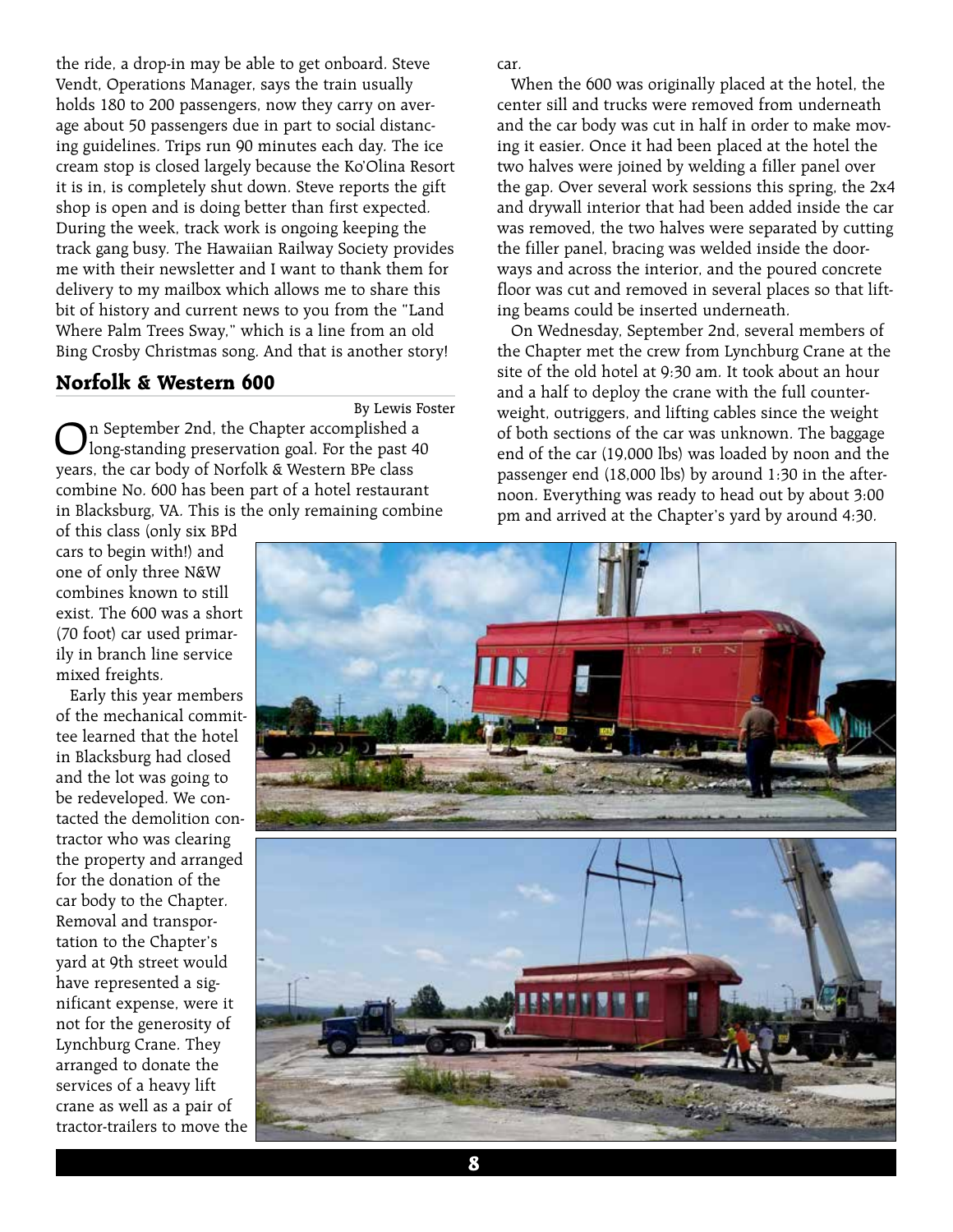

After a brief rain delay, the crane was set up and the car was placed in an area that had been cleared for it. The car was in place around 6pm and everyone headed home after a successful day.

While future plans for the 600 are still being developed, the near-term goal will be to seal up the car body and re-connect the two halves in the center (in the correct way rather than a filler panel). The condition of the side sills and the rest of the car body are remarkably good after being set in concrete and attached to the hotel for 40 years. This will definitely be a longterm project but if the appropriate materials can be found you may see N&W 600 back on the rails sometime in the future. All photos: Lewis Foster

#### **Mechanical Committee Report – Spring 2020**

By Lewis Foster

 $A$  fter things moving pretty slowly for the first half of  $2020$ , work on several projects has picked up this

at the yard. The biggest news is the acquisition and move of Norfolk & Western BPe class combine #600 (more on this elsewhere in this issue).





We are close to completing the restoration of the Panama Canal mule at the Virginia Museum of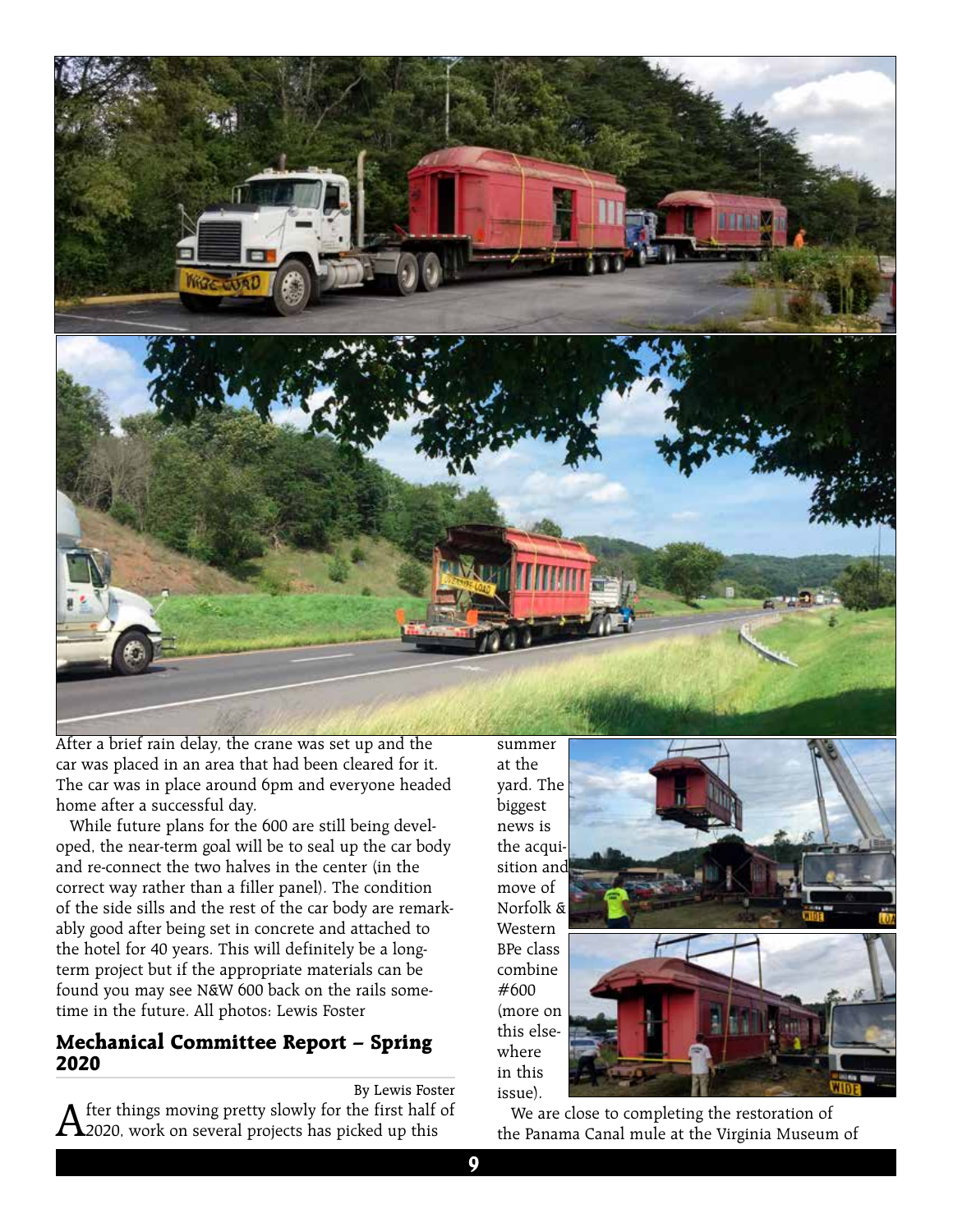

Transportation. The last of the metalwork, bodywork, and rivet replacement have been completed. The marker lights and cab lights have also been rewired so that they can work off of an extension cord. Over the Labor Day weekend, we were blessed with cooler, drier weather and were able to apply two coats of the battleship gray

finish paint. As long as weather



All: Lewis Foster Photos Top: Completed painting on the mule. Middle: N&W 512's completed window frames. Bottom: poured concrete base and brackets for structure.

continues to cooperate, we plan to finish painting the grab irons, steps, and top deck black and the cab rooves white next weekend. Then the lettering will be applied after the paint has time to cure. Hopefully this project will be complete later this month.

The new window glass and gaskets arrived for N&W P-2 class coach No. 512. That allowed us to set up a "window shop" and rebuild all 24 windows for the car. The aluminum frames had been cleaned and polished